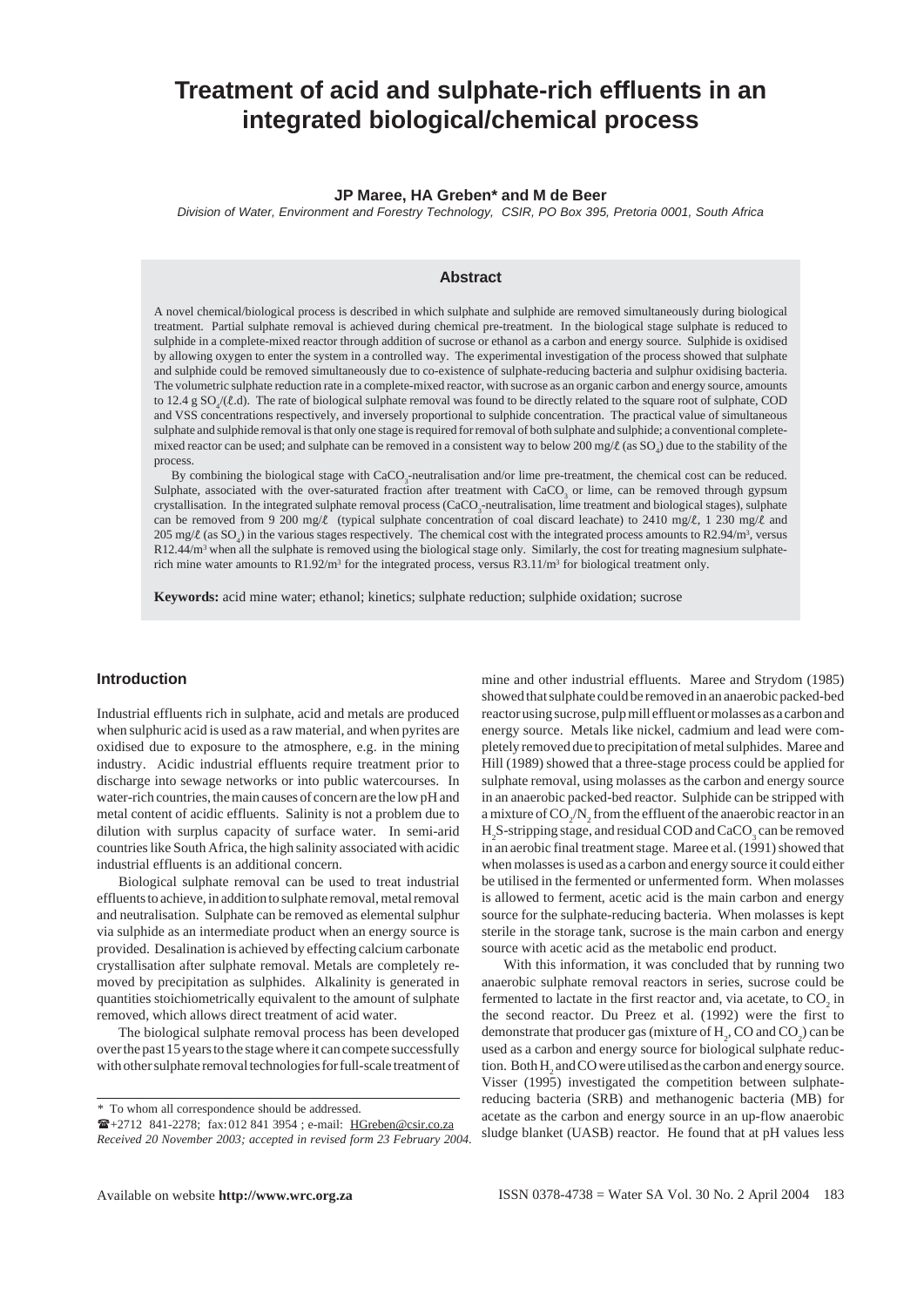than 7.5, SRB and MBs are equally affected by the presence of  $\rm H_2S$ , while at higher pH values SRB out-compete MB. Van Houten (1996) showed that sulphate could be reduced to  $H_2S$  at a rate of 30 g  $SO_4$ /( $\ell$ .d) when  $H_2$ / $CO_2$  is used as the carbon and energy source and pumice or basalt particles are used to support bacterial growth in a fluidised-bed reactor. The sulphate reduction rate was not inhibited at H<sub>2</sub>S-concentrations less than 450 mg/ $\ell$  (as S).

The aim of this investigation was to further improve the biological sulphate removal process by achieving simultaneous removal of sulphate and its product, sulphide. Specific aims of the investigations were to demonstrate the symbiosis between SRB and sulphide oxidising bacteria (SOB) and to determine the kinetics of simultaneous sulphate and sulphide removal.

### **Materials and methods**

Two experimental set-ups were operated in parallel. One system comprised a complete-mixed reactor (15  $\ell$ ) and a clarifier (15  $\ell$ ), while the other system comprised a column reactor  $(20 \ell)$  and a clarifier (15  $\ell$ ). The reactors and the clarifiers were open to the atmosphere to allow air contact. Sulphate-rich water (1 500 mg/ $\ell$ )  $CaSO<sub>4</sub>$  as  $SO<sub>4</sub>$ ) was fed to both systems. This water was supplemented with sucrose and/or ethanol as the carbon and energy source, and with the macro-nutrients (75 mg/ $\ell$  ammonia-N and 15 mg/l ortho-phosphate-P). The following micro-nutrients (100 µg/l Fe, 210 µg/l Co, 0.28 µg/l Mn, 0.44 µg/l V, 0.25 µg/l Ni, 0.48 µg/l Zn, 0.40 µg/l Mo, 0.18 µg/l B, 0.37 µg/l Cu) were added as well. The reactors were inoculated with anaerobic sludge obtained from a sewage treatment plant. Sludge was recycled from the bottom of the clarifier to the complete-mixed reactor, or from the bottom to the top of the column reactor, at a rate of 50  $\ell/d$ . The performance of the systems was monitored by operating the two systems in either continuous or batch mode. During continuous operation, water was fed at a rate between 20 and 100  $\ell$ /d. Batch studies were carried out as follows: Feed water to the system was stopped, recycle pumps were stopped and sludge was allowed to settle. Clear water was decanted and replaced with fresh feedstock, where-after the recycle pumps were started again. Filtered samples were collected on a regular basis and analysed for various parameters (sulphate, sulphide, COD, alkalinity, pH and Eh). Additional batch studies were carried out similarly in  $1 \ell$ beakers by mixing biomass (obtained from one of the systems described) with fresh feedstock. Continuous studies were executed to determine the effect of hydraulic retention time on the chemical composition of the feed water and the volumetric and specific sulphate reduction rates. Batch studies were carried out to determine the effect of a number of parameters on the kinetics of sulphate reduction. The parameters are: sulphate concentration (1.1 - 3.5 g/ $\ell$ ); sulphur concentration (0 - 5 g/ $\ell$ ); sulphide concentration (0 - 1 g/ $\ell$ ); alkalinity (0 - 1 g/ $\ell$ ); CaCO<sub>3</sub> solids concentration (0 - 1 g/l); COD (0.5 - 2 g/l); VSS concentration (1.7 - 12.1 g/l); stirring rate (20 - 265 r/min).

### **Analytical**

Samples were collected and filtered through Whatman No. 1 filter paper. Sulphate, sulphide, MLSS and VSS determinations were carried out manually (*Standard Methods*, 1985)). Calcium and magnesium concentrations were determined using atomic absorption spectrophotometry. Alkalinity was determined by titrating the solution to pH 4.3 using HCl.

### **Results and discussion**

### **Symbiotic activity of SRB and SOB**

Figures 1a, 1b, and Table 1 show the performance of the singlestage sulphate removal process operating continuously during the period from start-up until steady-state conditions were attained. The complete-mixed reactor was used with sucrose  $(1.5 \text{ g}/\ell)$  as the carbon and energy source. The feed rate increased gradually from 15 to 130  $\ell$ /d. This corresponded with a reduction in the hydraulic retention time (HRT) from 48 to 5.5 h in the system, based on the combined volume of the reactor and clarifier. The volume of the clarifier was included as it was partially filled with biomass.

#### **Sulphate reduction rate**

The volumetric sulphate reduction rate increased during the experimental period of 78 days from 0.2 to 12.4 g  $SO_4(\ell \cdot d)$ , while the specific sulphate reduction rate increased from 0.09 to 1.06 g  $\mathrm{SO}_4\!\ell$ (gVSS·d) (Fig. 1b). The increase in the volumetric sulphate reduction rate was ascribed to the increase in the biomass concentration with time, adaptation of the biomass to its environment, suitability of the complete-mixed reactor for simultaneous removal of sul-



*The sulphate removal rates*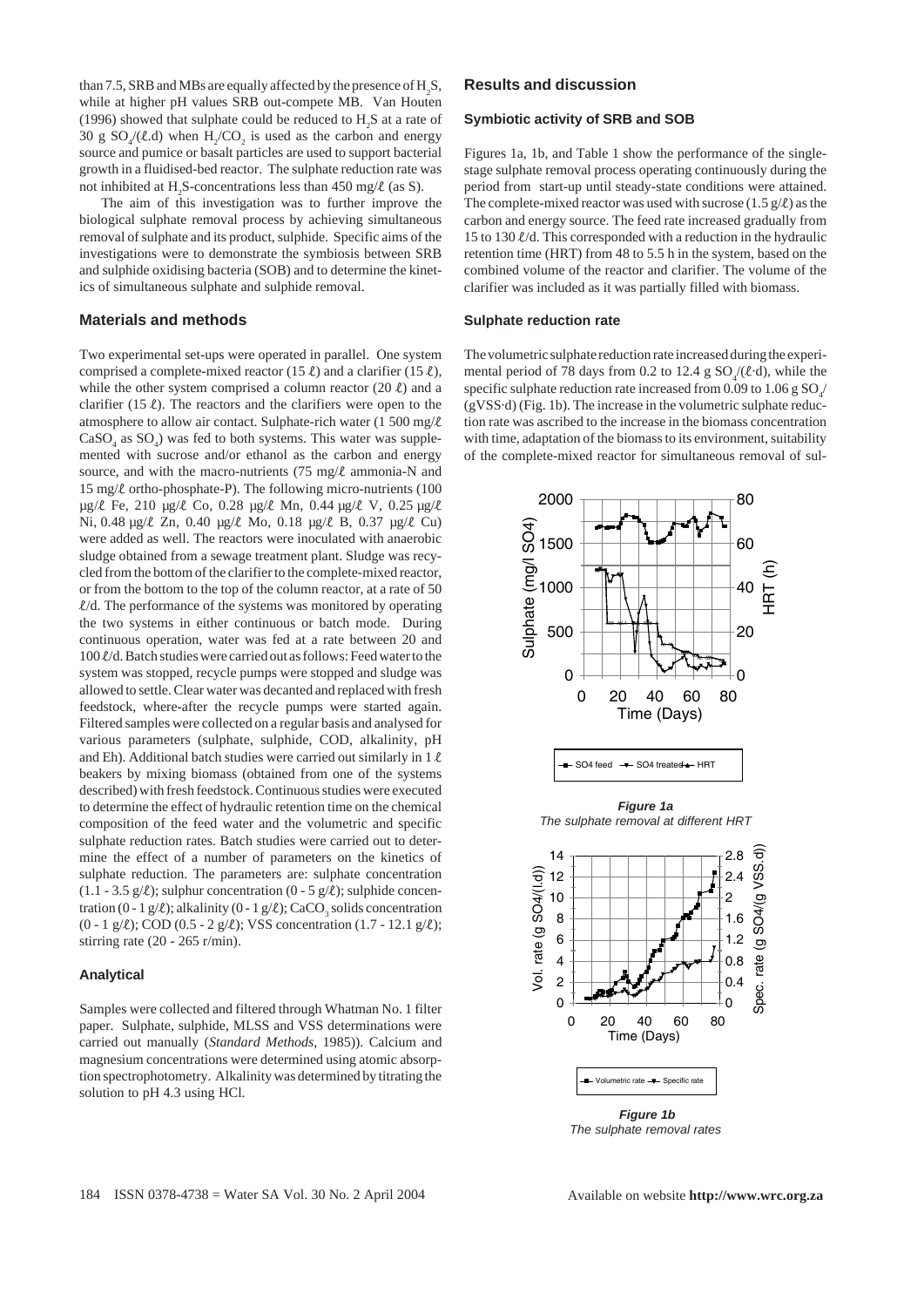| <b>TABLE 1</b><br><b>Chemical composition of feed and treated</b><br>water during simultaneous biological sul-<br>phate and sulphide removal |         |                |  |  |  |
|----------------------------------------------------------------------------------------------------------------------------------------------|---------|----------------|--|--|--|
| <b>Parameter</b>                                                                                                                             | Quality |                |  |  |  |
|                                                                                                                                              | Feed    | <b>Treated</b> |  |  |  |
| pH                                                                                                                                           | 4.3     | 7.2            |  |  |  |
| Sulphate $(mg/\ell SO)$                                                                                                                      | 1672    | 123            |  |  |  |
| Sulphide $(mg/\ell S)$                                                                                                                       |         | 162            |  |  |  |
| $COD$ (mg/ $\ell$ O <sub>2</sub> )                                                                                                           | 1781    | 733            |  |  |  |
| Acidity (mg/ $\ell$ CaCO <sub>3</sub> )                                                                                                      | 335     |                |  |  |  |
| Alkalinity (mg/ $\ell$ CaCO <sub>2</sub> )                                                                                                   |         | 834            |  |  |  |

phate and sulphide, and the suitability of sucrose as the carbon and energy source. The increase in the specific sulphate reduction was ascribed to improved performance of the micro-organisms due to adaptation to their environment. Like sugar, ethanol can also be used as carbon and energy source for sulphate removal with the single-stage sulphate/sulphide removal process. Greben et al. (2000a) reported sulphate removal rates of 6.6 g  $SO_4/(\ell \cdot d)$  using ethanol as the carbon and energy source. Improved sulphate reduction rates were obtained when using ethanol as the carbon and energy source, to which a small amount of sugar  $(0.25 \text{ g}/\ell)$  was added (Greben et al*.*, 2002a). It was reported (Greben et al., 2002b) that methanol was not effectively utilised by SRB at ambient temperatures, possibly because it was out-competed by methanogenic bacteria. Weijma (2000) however, showed the use of methanol at themophilic temperatures.

### *Simultaneous sulphate and sulphide removal*

Sulphate removal to less than  $250 \,\text{mg}/\ell$  (as  $\text{SO}_4$ ) was achieved after 37 days of continuous operation and remained at this level for the rest of the experimental period (until day 77) (Fig. 1.a). Sulphide was also partially removed. Of the 1 549 mg/ $\ell$  sulphate (as  $\text{SO}_4$ ) that was removed, only  $162 \text{ mg}/\ell$  sulphide (as S) was measured in the effluent (Table 1). A distinct characteristic of the process is its stability. Any deterioration in the quality of the effluent was due to plant failure (e.g. loss of sludge at day 28) or change in experimental conditions (e.g. reduced HRT at day 50) (Fig. 1a). This stable performance was achieved with a complete-mixed reactor. Preliminary studies with column up-flow sludge blanket reactors showed that simultaneous sulphate/sulphide removal could also be achieved in a sludge blanket column reactor. It appeared, however, that sulphate removal is more stable in a complete-mixed reactor than in a packed-bed reactor. A possible reason why the completemixed reactor could be more suitable for simultaneous sulphate/ sulphide removal than the column reactor, is the way in which oxygen enters the water through diffusion at the air–liquid interchange High numbers of sulphate reducers are present in the oxic zones and near the oxic-anoxic boundaries of sediments and in stratified water bodies, microbial mats and termite guts (Cypionka, 2000). Due to continuous mixing in a complete-mixed reactor, the total content of the reactor is in more direct contact with the atmosphere than in the column reactor where water comes into contact with the atmosphere only periodically. In a packed-bed reactor sulphate was not consistently removed to less than 120  $mg/\ell$  and a longer acclimatisation period was required for start-up.

### $Sulphide_{\tiny produced}$ /Sulphate<sub>removed</sub>-ratio

A large portion (59%) of the sulphate that was converted to sulphide (Reaction 1) was converted to elemental sulphur due to the activity of sulphur oxidising bacteria (Reaction 2) and photosynthetic sulphur bacteria (Reaction 3). This shows the symbiotic existence of SRB and SOB. It is assumed that aerobic sulphur oxidising bacteria dominated the activity of the photosynthetic sulphur oxidising bacteria. Sulphide oxidation rates as high as 17 g  $S/(2 \cdot d)$  have been reported for aerobic systems with reticulated polyurethane foam as support medium for bacterial growth (Buisman, 1989), compared to only 1.92 g  $S/(l \cdot d)$  for photosynthetic sulphur oxidising bacteria (Cork et al*.*, 1986). This finding was confirmed by Greben and Maree (2002b) , who showed that the sulphide oxidation is mainly a biological process under the influence of air. Elemental sulphur accumulated on the surface of the water in the clarifier. This finding shows that SRB can tolerate low levels of oxygen entering the water, if it is immediately taken up for sulphide oxidation (Cypionka et al*.*, 1985). Greben et al. (2000) showed that the sulphideoxidation rate is a function of the sulphate reduction rate and the retention time.

$$
2C + SO_4^{2} + 2H_2O \rightarrow 2HCO_3 + H_2S
$$
 (1)

$$
H_2S + \frac{1}{2}O_2 \rightarrow S + H_2O \tag{2}
$$

$$
4H_2S + 2CO_2 \rightarrow 4S + CH_3COOH + 2H_2O \tag{3}
$$

## Alkalinity<sub>produced</sub>/Sulphate<sub>removed</sub>-ratio

The  $\text{Alk}_{\text{produced}}$ /SO<sub>4removed</sub>-ratio was measured to be 0.99, which corresponds well with the theoretical ratio of 1.04 (Reaction 1).

Similar observations were made from batch studies. The results reported in Fig. 2 were obtained when 1.19 g/ $\ell$  sucrose, 1.5 g/ $\ell$  $\text{Na}_2\text{SO}_4$  (as  $\text{SO}_4$ ) and 4.81 g/ $\ell$  VSS were stirred in a 1  $\ell$  beaker. It shows the relative behaviour between the following parameters as a result of various reactions: COD and sulphate is removed in the ratio 0.81 g  $O_2/g$  SO<sub>4</sub> which compares with the theoretical ratio of 0.67 (Reaction 1); sulphide produced from Reaction 1 is removed due to Reaction 2. Alkalinity increased initially because of alkalinity production (Reaction 1), but thereafter decreased due to  $\rm CaCO_{3}^$ precipitation. The Alkalinity  $_{\text{produced}}$ SO<sub>4removed</sub>-ratio of 0.83 compares with the theoretical value of 1.04. The pH increased slightly with increased reaction time. The  $E<sub>h</sub>$  value remained constant at -140 mV while the sulphide concentration was greater than 90 mg/ $\ell$ sulphide (as  $SO_4$ ) and increased to 6 mV when the sulphide concentration was less than 90 mg/ $\ell$ . The sulphide concentration decreased from 432 to 144 mg/ $\ell$  sulphide (as SO<sub>4</sub>). The pH increased slightly from 7.3 to 7.8.

Sulphate is reduced via intermediate products (valence of S species in brackets), such as  $SO_3^{2-}(+4)$ ,  $S_2O_5^{2-}(+4)$ ,  $S_2O_3^{2-}(+2)$  and  $S<sup>2</sup>(-2)$  to sulphur. During batch studies, similar to that shown in Fig. 2, the concentrations of various S-compounds were monitored. It was noted that:

- $SO_4^2$  (sulphate) (+6) was removed gradually with time over a 24 h period (from 1080 to less than 100 mg/ $\ell$  as  $SO_4$ ), while  $SO_3^2$  (sulphite) (+4) and  $S_4O_6^2$  (tetrathionate) (+2.5) were not detected.
- $S_2O_3^2$  (thiosulphate) (+2) was formed in small quantities with a maximum level of 38 mg/ $\ell$  (as S) reached between 4 and 6 h.
- Sulphide increased to an intermediate level of  $130 \text{ mg}/\ell$  (as S) between the time interval 2 and 10 h, whereafter it was removed completely.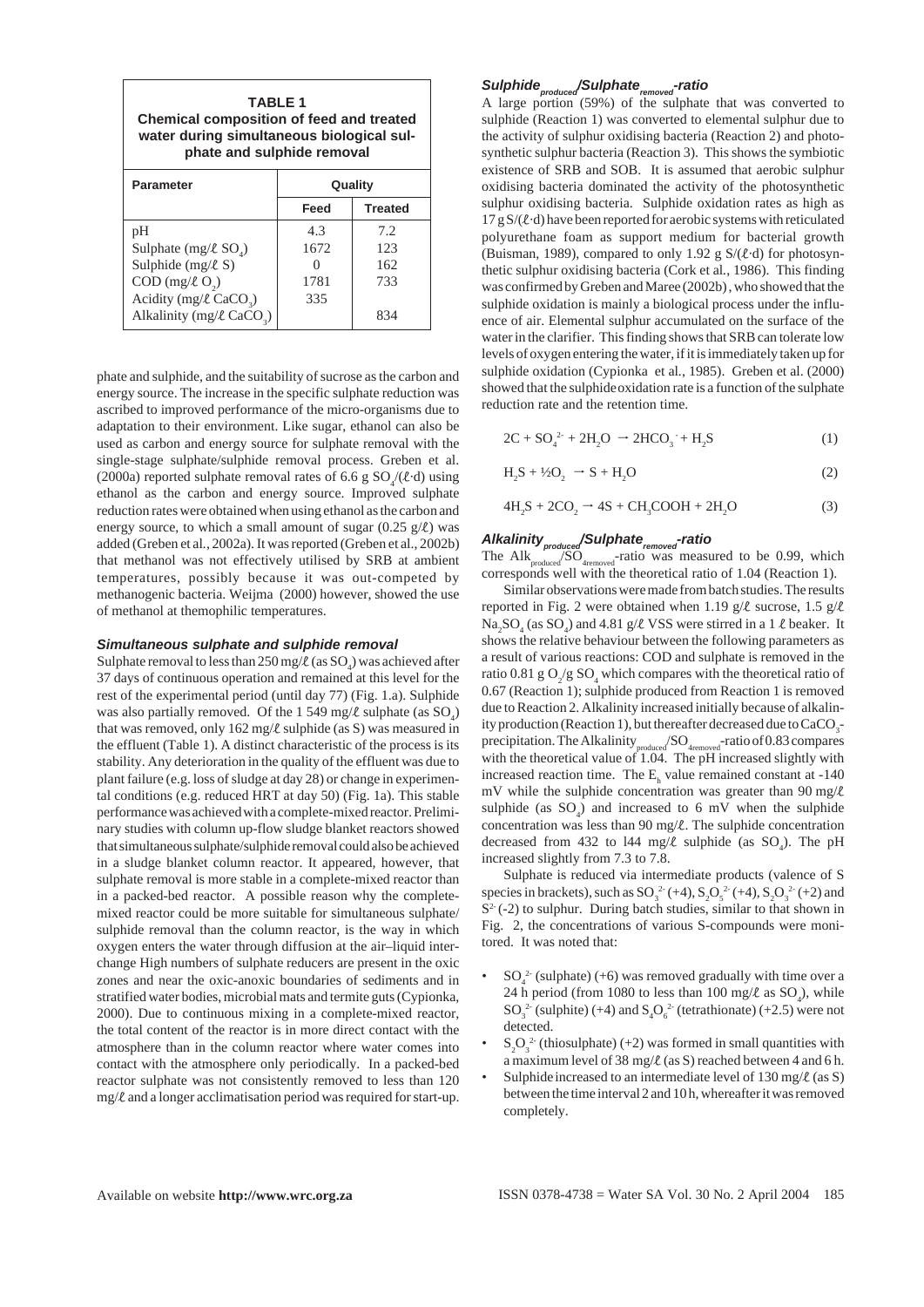

*Relationship between various parameters during batch studies. Intermediate products*

The amount of sulphur increased gradually (calculated from other S species).

By taking the intermediate concentrations of  $S^2$  (highest),  $S_2O_3^2$ (low),  $\mathrm{SO}_3^{\ 2\text{-}}$  (zero) and  $\mathrm{S}_4\mathrm{O}_6^{\ 2\text{-}}$  (zero) into account, it was concluded that under the specific experimental conditions,  $SO_4^2$  is converted to sulphur via the various intermediate compounds at the following relative reaction rates:

$$
SO_4^2 \xrightarrow{\text{slow}} SO_3^2 \xrightarrow{\text{fast}} SO_3^{2} \xrightarrow{\text{fast}} SO_2^2 \xrightarrow{\text{medium}} S^2 \xrightarrow{\text{slow}} S^0_0
$$

### Effect of different parameters on the SO<sub>4</sub> reduction **rate**

The kinetics of biological reactions can be explained by the Monod and Haldane equations. The Monod equation shows the relationship between the specific growth rate constant,  $\mu$ , and the substrate concentration, [S]. The Haldane equation, similarly, shows the relationship between the reaction rate, R, and the substrate concentration, S. The latter makes provision for the inhibitory effect of the substrate. The purpose of this section of the research was to determine the effects of various parameters on the rate of biological sulphate removal. For the purpose of this investigation, it was assumed that the reaction rate equation had the following functional form:

$$
-d[SO_4^{2}] / dt = k.[SO_4^{2}]^{n1}.[S^2]^{n2}.[COD]^{n3}.[VSS]^{n4}
$$
 (4)

where:

 $-d[SO_4^{2+}]/dt$  or R = rate of sulphate reduction

 $k =$  reaction rate constant

 $n_i$  = reaction order constants

 $[SO_4^2]$  = sulphate concentration (moles/ $\ell$ )

 $[S^2]$  = sulphide concentration (moles/ $\ell$ )

 $[COD]$  = carbon oxygen demand  $(mg/\ell)$ 

[VSS] = volatile suspended solids concentration ( $g/L$ ).

By varying the value of only one parameter in a series of experiments, say  $[SO_4^2]$ , Eq. (4) can be written as:

$$
-d[SO42]/dt = K.[SO42]nl orlog(-d[SO42]/dt) = log K + n1.log [SO42]
$$
 (5)

where:

$$
K~=~k.[S^{2\text{-}}]^{n2}.[NO_{3}]^{n3}.[COD]^{n4}.[VSS]^{n5}.M^{n6}
$$

The contribution,  $n_1$ , of sulphate, to the overall reaction rate was determined from the slope of the graph when log R vs. log  $[SO_4^2]$  was plotted. The data in Table 2 shows that the sulphate reduction reaction in respect of  $SO<sub>4</sub>(COD)$  not limiting), VSS,  $S<sup>2</sup>$ , COD and stirring rate  $(O<sub>2</sub>)$ , had kinetic order constants of 0.55 ( $\sim$ 0.5), 0.6 ( $\sim$ 0.5), -0.8 ( $\sim$ -1), 0.42 ( $\sim$ 0.5) and -0.34 ( $\sim$ -0.5) respectively. The empirical reaction can thus be written as:

$$
-d[SO_4^{2-}]/dt = k.[SO_4^{2-}]^{0.5}.[COD]^{0.5}.[VSS]^{0.5}/[S^2]^{1}
$$
 (6)

The reaction rate was zero order with respect to sulphate when the substrate was dosed in limiting concentrations, in contrast to 0.5 order, when the substrate was unrestricted. The reaction rate was also affected by stirring rate and temperature. At high stirring rates (265 r/min) the reaction rate was inhibited by too high oxygen concentrations, while at too low stirring rates (20 r/min) the sulphate reduction rate was inhibited by too high sulphide concentrations. Thus, an optimum oxygen dosage is required to control the sulphide concentration at minimum levels in solution. The finding that the rate is inversely related to the sulphide concentration is in line with the finding of Hilton et al*.* (1985) who demonstrated that sulphide inhibits biological processes.

### **General**

This investigation showed that sulphate-reducing bacteria do not require strict anaerobic conditions in the bulk of the water, only in their micro-environment. They can tolerate oxygen, as long as other organisms present in the system consume it. The practical value of simultaneous sulphate and sulphide removal is that, during full-scale application, only one stage is required for removal of sulphate and partially sulphide; a conventional complete-mixed reactor can be used; sulphate can be removed in a consistent way to below 200 mg/ $\ell$  (as SO<sub>4</sub>) due to low sulphide concentrations in the water.

### **Pre-treatment combined with biological sulphate removal**

Biological sulphate removal can be used for removal of sulphate from water, both under-saturated and over-saturated with respect to gypsum, as well as for treatment of acid water direct. It is, however, more cost-effective if sulphate, associated with the over-saturated fraction of gypsum, were removed through pre-treatment with CaCO<sub>3</sub> or lime in the CSIR integrated sulphate removal process (Fig. 3). This process comprises the following stages:

### *CaCO3 -neutralisation/Iron(II)-oxidation*

Powder CaCO<sub>3</sub> is used to raise the pH to 7. Iron(II)-oxidation is achieved through aeration in the same tank where neutralisation is applied, or biologically in a separate stage, up-steam of neutralisation, at low pH (2 to 3) (Eq. 7). Free acid in the feed water is neutralised, as well as free acid that is released when metals (Fe<sup>3+</sup> and  $Al^{3+}$ ) are precipitated as hydroxides.  $CO_2$  generated during  $CaCO<sub>3</sub>$ -neutralisation is utilised downstream for pH adjustment from 12 to 8 of the lime treated water,  $CaCO<sub>3</sub>$ -precipitation and stripping of residual  $H_2S$  in the biological sulphate removal stage.

$$
2Fe^{2+} + \frac{1}{2}O_2 + 2H^+ \rightarrow 2Fe^{3+} + H_2O
$$
 (7)

### *Lime treatment/gypsum crystallisation/ CaCO3 -precipitation*

Lime is used to raise the pH to 12 for precipitation of metals, such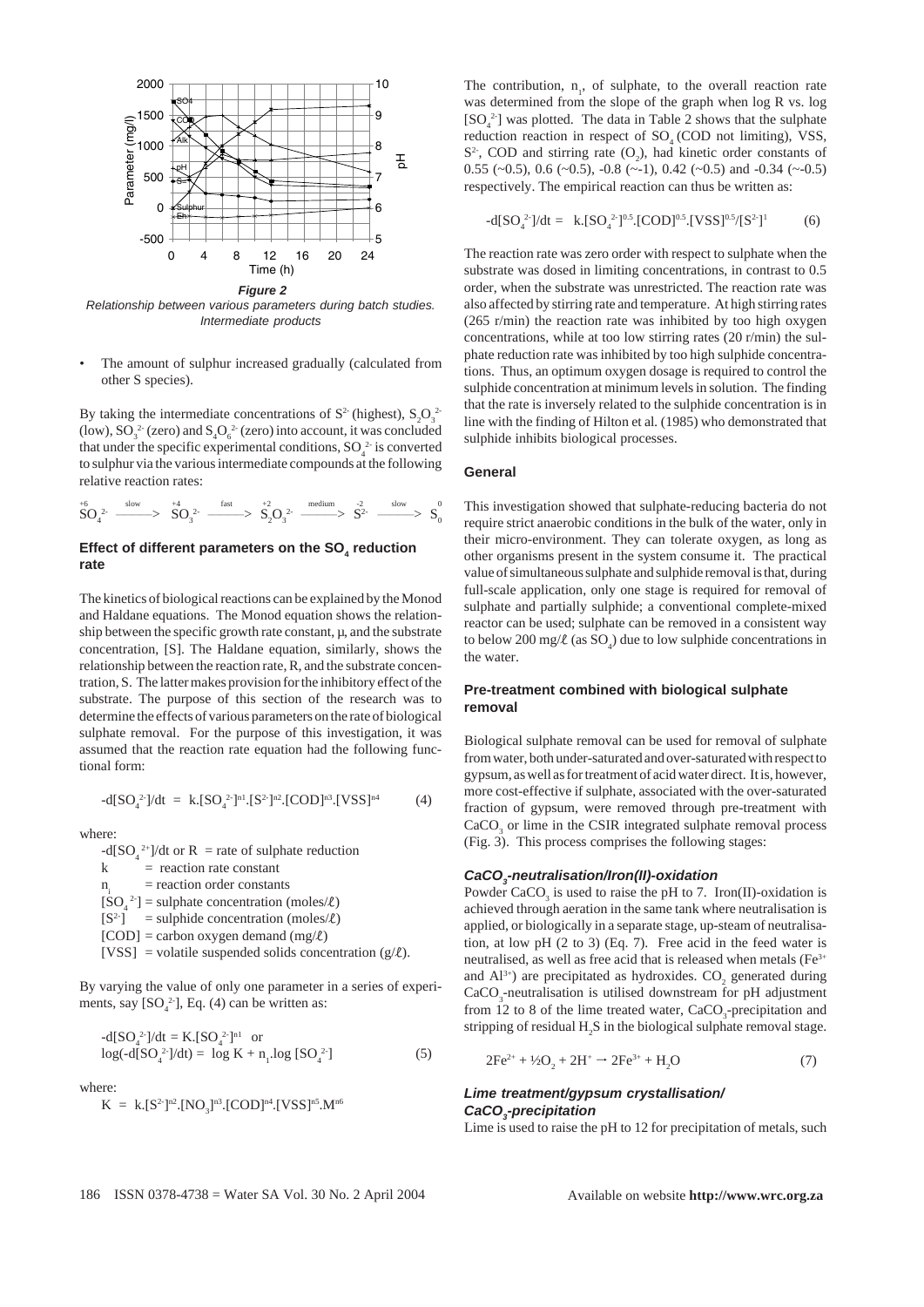

| <b>TABLE 2</b><br>Chemical composition when coal discard leachate is treated with the<br>integrated sulphate removal process |                  |                   |              |                   |       |  |  |
|------------------------------------------------------------------------------------------------------------------------------|------------------|-------------------|--------------|-------------------|-------|--|--|
| <b>Parameter</b>                                                                                                             | <b>Stage</b>     |                   |              |                   |       |  |  |
|                                                                                                                              | <b>Untreated</b> | CaCO <sub>2</sub> | CaOH         | CaCO <sub>2</sub> | Biol. |  |  |
| pH                                                                                                                           | 2.2              | 7.1               | 12.0         | 8.3               | 8.1   |  |  |
| Sulphate $(mg/\ell SO)$                                                                                                      | 9200             | 2410              | 1230         | 1220              | 205   |  |  |
| Alkalinity (mg/ $\ell$ CaCO <sub>2</sub> )                                                                                   |                  |                   | 1000         | 100               | 150   |  |  |
| Calcium (mg/ $\ell$ Ca)                                                                                                      | 377              | 639               | 903          | 543               | 140   |  |  |
| Magnesium (mg/ $\ell$ Mg)                                                                                                    | 202              | 200               | 3            | 3                 | 3     |  |  |
| Manganese (mg/ $\ell$ Mn)                                                                                                    | 20               | 20                | $\mathbf{0}$ |                   |       |  |  |
| Aluminium $(mg/\ell A)$                                                                                                      | 106              | 3                 | 2            |                   |       |  |  |
| Iron (II) $(mg/\ell \text{Fe})$                                                                                              | 3040             |                   |              |                   |       |  |  |
| Free acid (mg/ $\ell$ CaCO <sub>2</sub> )                                                                                    | 1740             | 30                |              |                   |       |  |  |
| Total dissolved solids $(mg/\ell)$                                                                                           | 12945            | 3276              | 2738         | 1826              | 438   |  |  |

as magnesium and manganese, which do not precipitate in the  $\rm CaCO_{_3}$ -stage. Sulphate is also partially removed (to less than 1 200  $mg/l$ ) due to gypsum crystallisation. Upon completion of gypsum crystallisation, the pH is adjusted with  $CO_2$ -gas, as described above. The produced  $CaCO<sub>3</sub>$  can be recycled to the first stage for neutralisation of the free acid, or sold as a by-product (such as a filler in various industrial applications).

### *Biological sulphate removal*

The biological sulphate removal process forms an integral part of the integrated process. It also produces  $CaCO<sub>3</sub>$  (Eq. 8), which can be recycled to the CaCO<sub>3</sub>-neutralisation stage. Residual  $H_2S$ , that is not converted to sulphur in the anaerobic reactor, is stripped off and converted to sulphur by contacting it with an iron (III) solution. Iron (III) is produced biologically from iron (II) as described under the CaCO<sub>3</sub>-neutralisation/Iron (II)-oxidation-stage.

$$
\text{Ca}(\text{HCO}_3)_2 \rightarrow \text{CaCO}_3 + \text{CO}_2 + \text{H}_2\text{O} \tag{8}
$$

Table 3 shows the chemical composition when leachate from a coal discard dump is treated with the integrated sulphate removal process. It is noted that:

Sulphate is removed from 9 200 mg/ $\ell$  to 2 410 mg/ $\ell$ , 1 230 mg/ $\ell$  and 205 mg/ $\ell$  (as SO<sub>4</sub>) in the CaCO<sub>3</sub>-neutralisation,

gypsum crystallisation and biological sulphate removal stages, respectively.

- Free acid, iron and aluminium are completely removed in the  $CaCO<sub>3</sub>$ -neutralisation stage.
- Magnesium and manganese removal and sulphate removal to less than  $1250 \text{ mg}/\ell$  is achieved in the lime treatment/gypsum crystallisation stage.
- Sulphate can be removed to 200 mg/ $\ell$  in the biological sulphate removal stage.

Table 3 shows the chemical cost when coal discard leachate is treated with various combinations of the stages of the integrated process. In Option A, only biological treatment is applied, while in Option B lime treatment and biological treatment is applied, and in Option C CaCO<sub>3</sub>-treatment, lime treatment and biological treatment is applied. It is noted that the total chemical cost for Options A, B and C amount to  $R12.44/m^3$ ,  $R4.69/m^3$  and  $R2.94/m^3$  respectively. It is therefore cost-effective to remove as much as possible sulphate through gypsum crystallisation during pre-treatment with  $CaCO<sub>3</sub>$  and/or lime. Similarly, Table 4 shows the cost when magnesium-rich mine water, with a neutral pH, is treated with Options A and B. It is noted that the total chemical cost for Options A and B amount to  $R3.11/m^3$ ,  $R1.92/m^3$  respectively.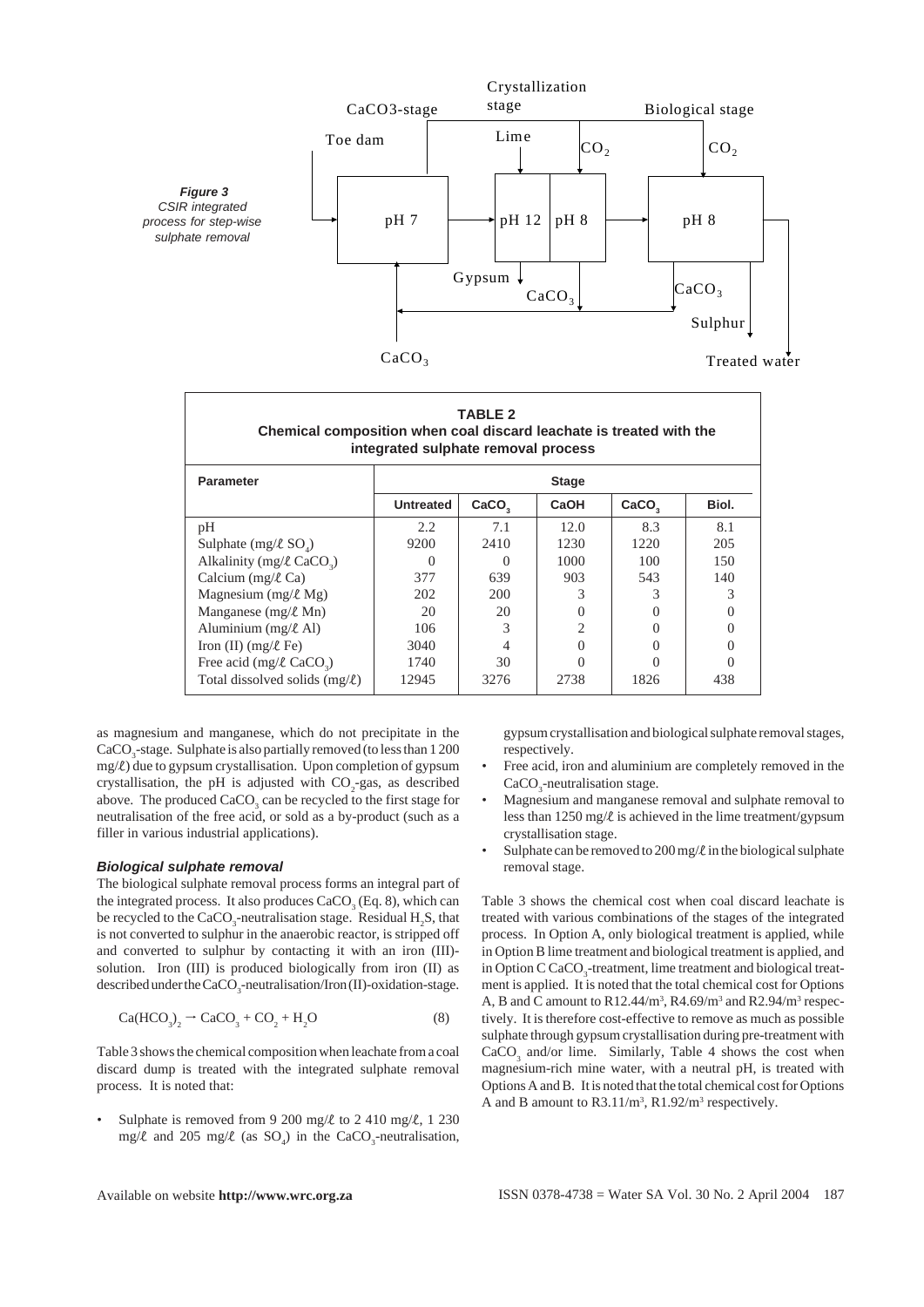| <b>TABLE 3</b><br>Chemical cost when coal discard leachate is treated with various combinations of the<br>stages of the integrated process |                           |                       |                     |                          |                |                 |                                |
|--------------------------------------------------------------------------------------------------------------------------------------------|---------------------------|-----------------------|---------------------|--------------------------|----------------|-----------------|--------------------------------|
| <b>Stage</b>                                                                                                                               | $SO_{4}$<br>conc.<br>mg/l | <b>Dosage</b><br>mg/l | <b>Price</b><br>R/t | Cost<br>R/m <sup>3</sup> | Purity<br>$\%$ | Utilis.<br>$\%$ | Usage<br>$g/g$ SO <sub>4</sub> |
| <b>Option A</b>                                                                                                                            |                           |                       |                     |                          |                |                 |                                |
| Untreated                                                                                                                                  | 9000                      |                       |                     |                          |                |                 |                                |
| <b>Biological</b> (EtOH)                                                                                                                   | 200                       | 4 4 4 4               | 2 800               | 12.44                    | 90             | 70              | 0.32                           |
| Total cost                                                                                                                                 |                           |                       |                     | 12.44                    |                |                 |                                |
| <b>Option B</b>                                                                                                                            |                           |                       |                     |                          |                |                 |                                |
| Untreated                                                                                                                                  | 9000                      |                       |                     |                          |                |                 |                                |
| CaOH                                                                                                                                       | 1 200                     | 5948                  | 550                 | 3.27                     | 85             | 90              | 0.58                           |
| Biological (EtOH)                                                                                                                          | 200                       | 505                   | 2 800               | 1.41                     | 90             | 70              | 0.32                           |
| Total cost                                                                                                                                 |                           |                       |                     | 4.68                     |                |                 |                                |
| <b>Option C</b>                                                                                                                            |                           |                       |                     |                          |                |                 |                                |
| Untreated                                                                                                                                  | 9 0 0 0                   |                       |                     |                          |                |                 |                                |
| CaCO <sub>3</sub>                                                                                                                          | 2 400                     | 10 185                | 100                 | 1.02                     | 75             | 90              | 1.04                           |
| CaOH                                                                                                                                       | 1 200                     | 915                   | 550                 | 0.50                     | 85             | 90              | 0.58                           |
| <b>Biological (EtOH)</b>                                                                                                                   | 200                       | 505                   | 2 800               | 1.41                     | 90             | 70              | 0.32                           |
| Total cost                                                                                                                                 |                           |                       |                     | 2.93                     |                |                 |                                |

| <b>TABLE 4</b><br>Chemical cost when magnesium sulphate-rich water is treated with various combinations<br>of the stages of the integrated process |                       |                       |                     |                          |             |              |                   |
|----------------------------------------------------------------------------------------------------------------------------------------------------|-----------------------|-----------------------|---------------------|--------------------------|-------------|--------------|-------------------|
| <b>Stage</b>                                                                                                                                       | SO,<br>conc.<br>mg/l  | <b>Dosage</b><br>mg/l | <b>Price</b><br>R/t | Cost<br>R/m <sup>3</sup> | Purity<br>% | Utilis.<br>% | Usage<br>$g/g$ SO |
| <b>Option A</b><br>Untreated<br><b>Biological</b> (EtOH)<br>Total cost                                                                             | 2.400<br>200          | 1 1 1 1               | 2 800               | 3.11<br>3.11             | 90          | 70           | 0.32              |
| <b>Option B</b><br>Untreated<br><b>CaOH</b><br>Biological (EtOH)<br>Total cost                                                                     | 2.400<br>1 200<br>200 | 915<br>505            | 550<br>2 800        | 0.50<br>1.41<br>1.91     | 85<br>90    | 90<br>70     | 0.58<br>0.32      |

### **Conclusions**

The following conclusions were drawn from this study:

- Sulphate and sulphide (partial) can be removed simultaneously due to co-existence of sulphate-reducing bacteria and sulphur oxidising bacteria.
- The volumetric sulphate reduction rate in a complete-mixed reactor with sucrose as an organic carbon and energy source amounts to 12.4 g  $SO_4/(l.d)$ . The corresponding specific sulphate reduction rate was  $1.06 \text{ g } SO_4\text{/}(gVSS.d)$ .
- The removal rate of sulphate is influenced by the removal rate of the intermediate products.  $SO_4^2(+6)$  is reduced to  $SO_3^2(+4)$ at a slow rate, the latter to  $S_2O_3^2$ <sup>2</sup> (+2) at a fast rate, the latter to

 $S<sup>2</sup>(-2)$  at a medium rate and the latter to S (0) at a slow rate. • The rate of biological sulphate removal is directly related to the square root of sulphate, COD and VSS concentrations and inversely related to the sulphide concentration.

Sulphate, associated with the over-saturated fraction after treatment with  $CaCO<sub>3</sub>$  or lime, can be removed more costeffectively through gypsum crystallisation, than biologically. In the integrated sulphate removal process  $(CaCO<sub>3</sub>$ -neutralisation, lime treatment and biological stages), sulphate can be removed from 9 200 mg/ $\ell$  (typical sulphate concentration of coal discard leachate) to 2 410 mg/ $\ell$ , 1 230 mg/ $\ell$  and 205  $mg/R$  (as  $SO_4$ ) in the various stages respectively. The chemical cost with the integrated process amounts to R2.94/m<sup>3</sup> versus R12.44/m3 when all the sulphate is removed biologically.